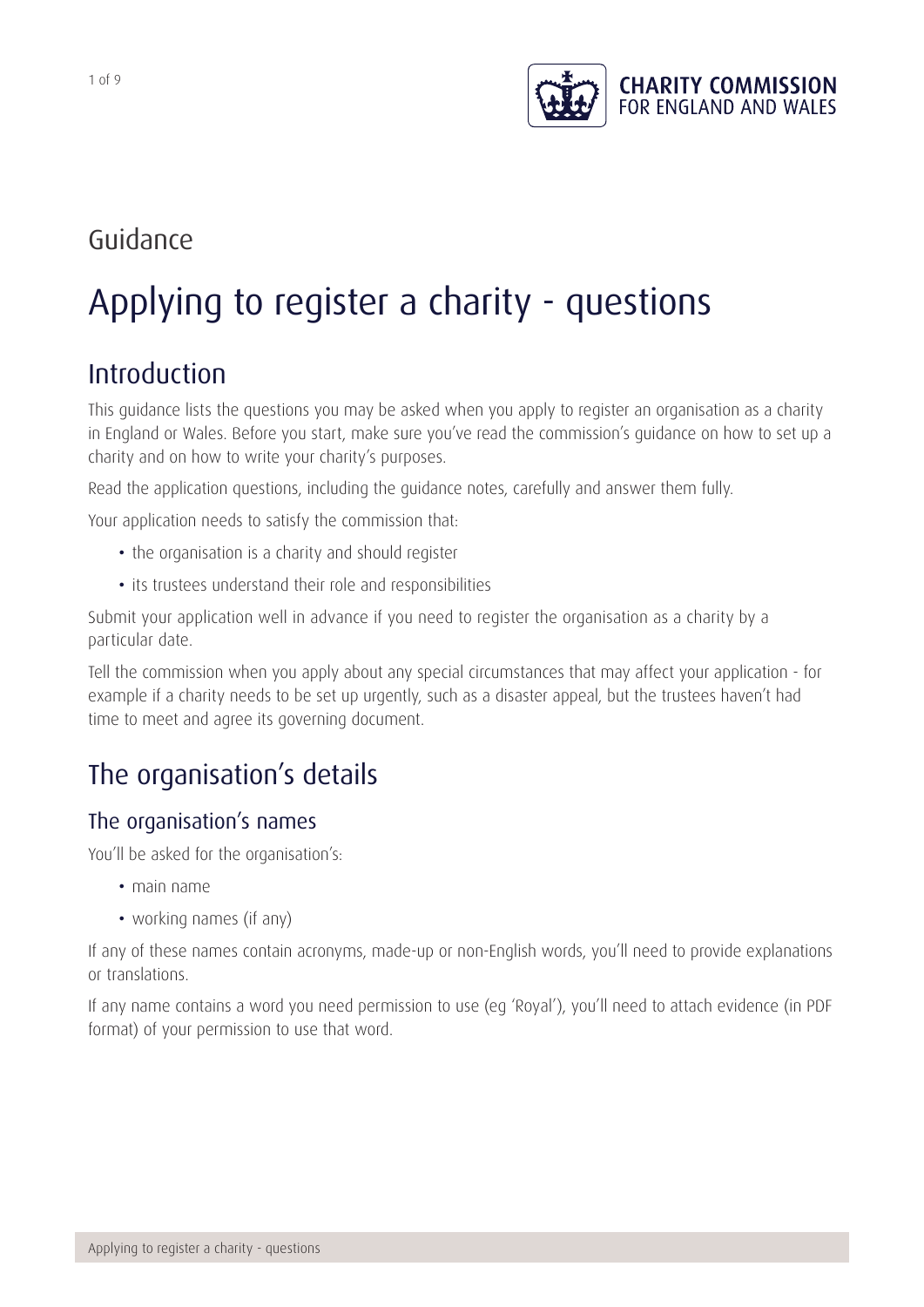# The organisation's address and contact details

You'll be asked for:

- a person or organisation the public can contact about the organisation this includes name, postal address, email address, telephone and their role in the organisation
- a public postal address, email and website for the organisation you'll need to provide a separate (private) address if the organisation doesn't operate from this address
- an email for the commission to use when contacting the organisation (this isn't made public)

# The organisation's people

### Your details

As the contact for the application, you'll need to:

- say what your role is, eg trustee, founder or charity adviser
- give your full name, telephone number and email
- say whether this contact is a person or an organisation (eg a firm of solicitors)

### The organisation's trustees

You'll need to say:

- how many trustees the organisation has
- the minimum number it can have, according to its governing document
- whether the trustees are people or a single 'corporate trustee' for example, a local authority

For each trustee, you'll need to provide:

- • full name
- postal address
- email address
- date of birth (unless a corporate trustee)
- date of appointment (if applicable)

Only the trustees' names will be made public. But you can also give reasons why a trustee's name should not be made public.

### Declaration that trustees are eligible

You'll need to print a trustee declaration form, ask all trustees to sign it and then scan this as a PDF file. This must be attached to your application form.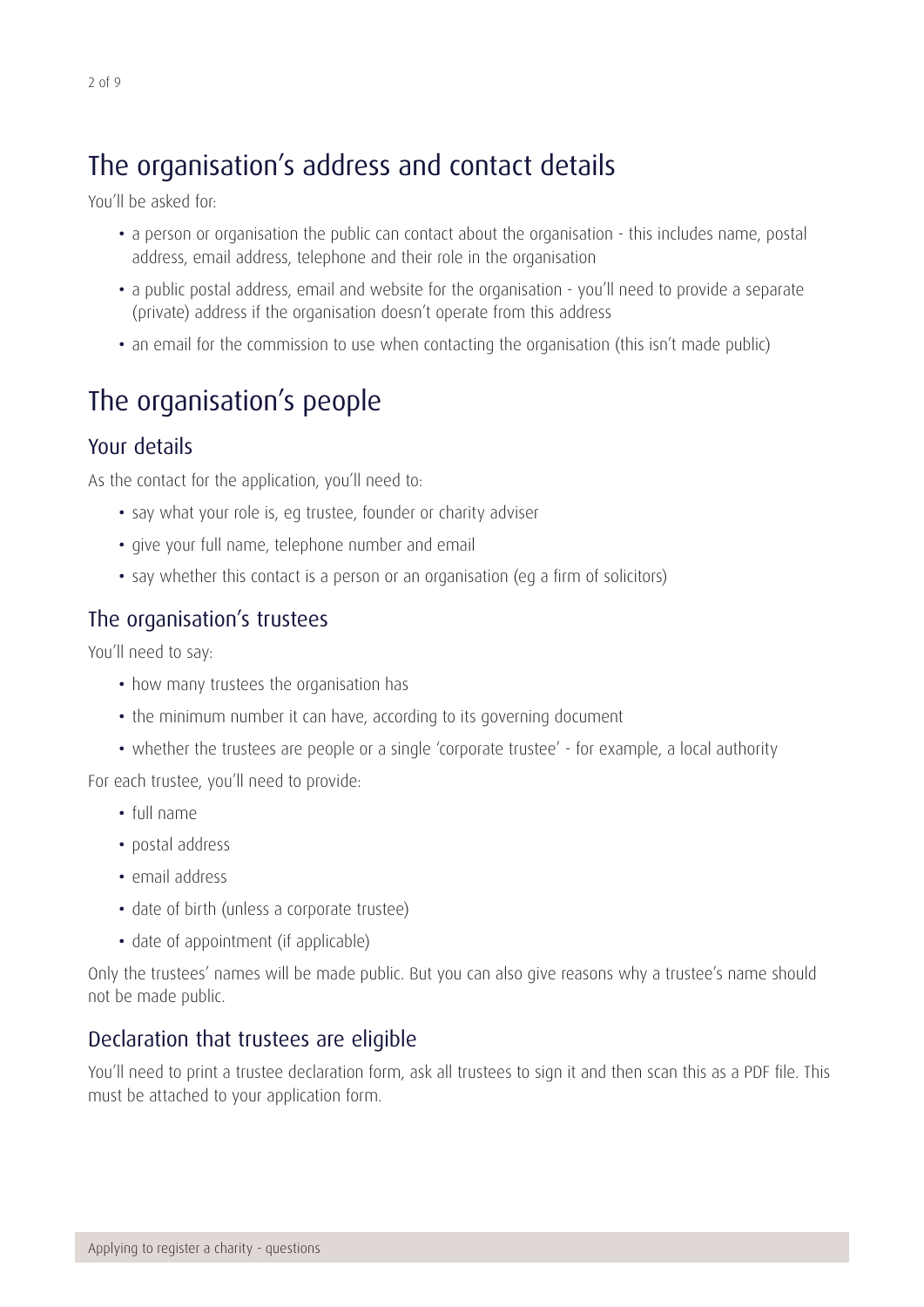# Protecting vulnerable people

If the organisation works with children or vulnerable adults, you'll need to confirm that the trustees have read, understood and are following the commission's safeguarding guidance.

# The organisation's structure and purposes

# The organisation's governing document

A governing document sets out a charity's rules; it's the key legal document that says what it is and how it will be run. Different charities have different governing documents. You'll need to:

- say what sort of governing document the organisation has, eg 'memorandum and articles'
- say if the governing document has been issued by another organisation or umbrella body, and if so, choose that organisation from a list
- give the date the governing document came into effect (if applicable)

If the organisation is replacing an existing charity, you'll need the existing charity's name and number.

# What the organisation does

You'll need to select one or more charitable purposes from a list and select further options. For example, if the organisation advances education, you'll need to choose ways it does that - eg 'pre-school education'. You have to give extra information for the following charitable purposes:

#### Religion

If the organisation advances religion, you'll also need to explain:

- the tenets of faith it advances
- any moral or ethical framework promoted by the religion it advances
- specific ways the organisation advances religion

#### Arts

If the organisation advances the arts, you'll also need to explain:

- how the trustees decide that the art displayed, presented, promoted or performed is of artistic merit
- how works of art, performances or concerts are selected for public presentation

If the organisation promotes the work of individual artists or performers, you'll need to explain:

- how individuals' work is promoted
- how artists or performers are selected for support
- how the trustees are satisfied that any personal benefit to these individuals is incidental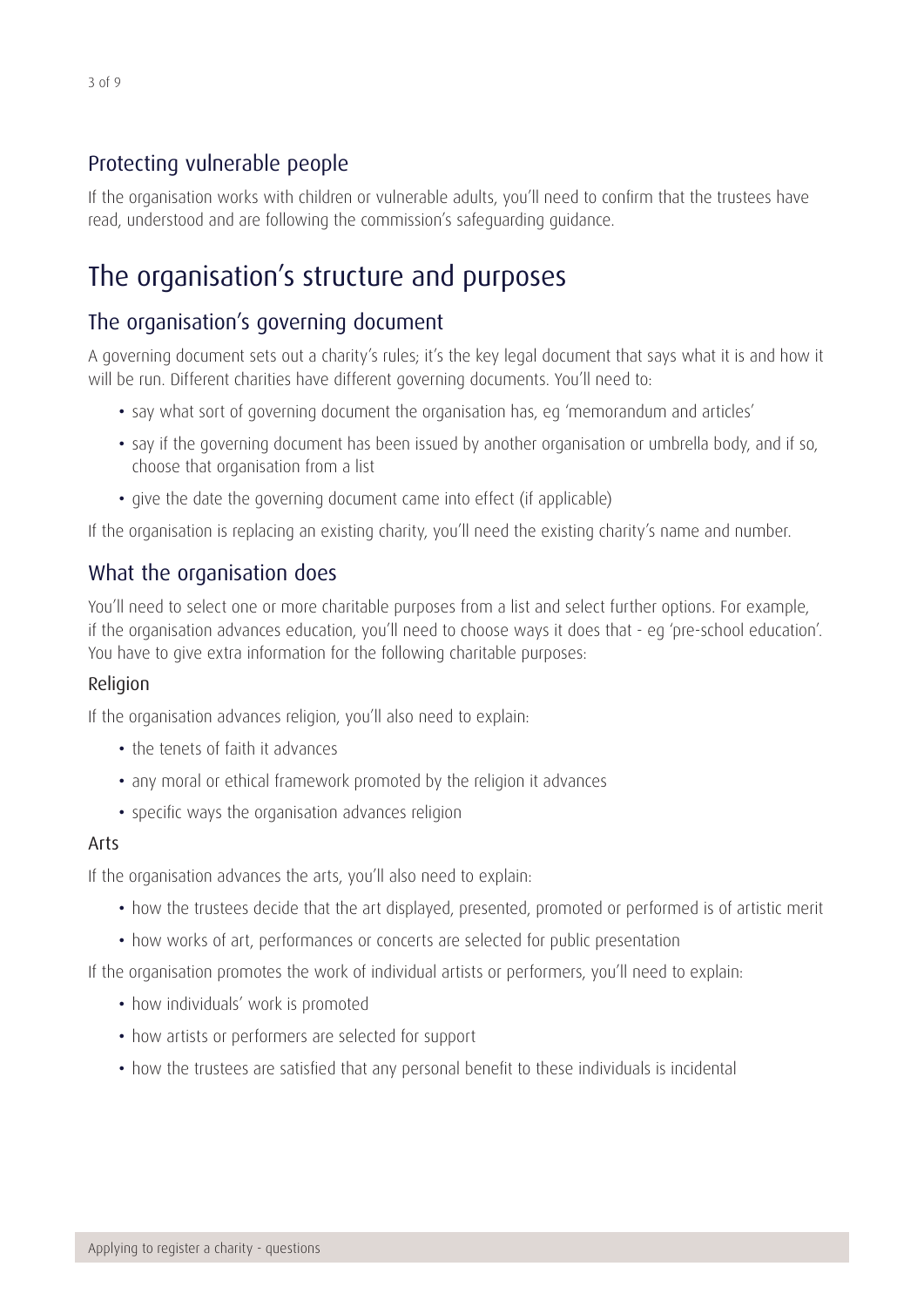#### Amateur sport

If the organisation advances amateur sport, you also need to detail:

- any social or members-only facilities it offers to non-playing members
- any payments or personal benefits provided to players, trainers and coaches
- any competition or team structures the organisation runs or participates in

#### Animal welfare & sanctuaries

If the organisation deals with animal welfare, you also need to say:

- how you identity animals that need help from the organisation
- the qualifications and experience the organisation's personnel must have
- the basis on which animals are rehomed, returned to owners or released into the wild (if applicable), including how such decisions are made

If the organisation will care for and protect sick, neglected, abandoned, lost or mistreated animals, you'll need to provide evidence of (or realistic plans to ensure):

- appropriate people and financial resources to look after the animals properly
- facilities maintained to an acceptable standard
- sufficient funds to meet veterinary and associated expenses where necessary
- compliance with legal requirements and good practice for animal care

### Who the organisation helps

You'll need to choose one or more groups that the organisation helps. Give as much detail as possible for example:

- children or young people living in a specified geographical area or attending a named educational establishment
- people with a particular medical condition or illness
- other charities or voluntary bodies

#### Where the organisation operates

You'll need to say exactly where the organisation works. This could include:

- specific counties or regions in England or Wales eg 'Bedford'
- specific areas in London, eg 'Brent' and 'Highbury and Islington'
- the whole of England or Wales
- countries outside England or Wales, eg 'Australia'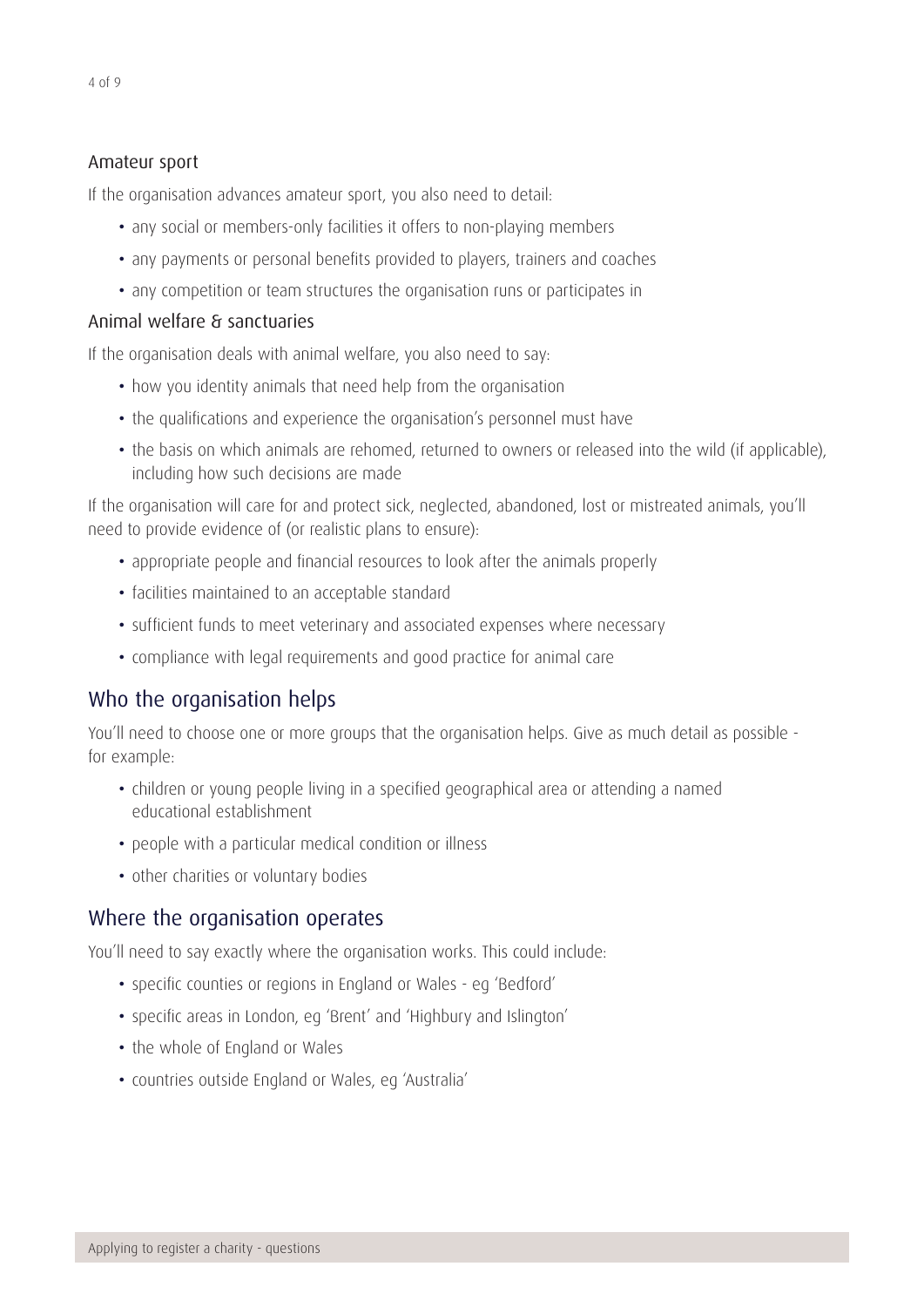#### How the organisation will be regulated

If the organisation is a company, you'll need to provide:

- its company number
- its certificate of incorporation (as a PDF file)

You'll need to give the organisation's number if it is regulated by:

- OFSTED or HM Inspectorate of Education and Training in Wales
- the Financial Conduct Authority
- the Homes and Communities Agency or Welsh Government (Social Landlords and Housing)
- the Care Quality Commission (or Care and Social Inspectorate Wales)
- the Healthcare Inspectorate Wales

# How the organisation provides benefits

#### The organisation's purposes

You need to state the organisation's purposes exactly as they are written in its governing document. If they're different, you'll need to explain why (and your application could take longer to process).

You'll then need to explain how the organisation carries out its purposes. You can attach a document which does this (such as a business plan) in PDF format.

You will be asked to state how these purposes provide actual, demonstrable benefits. You can attach any document that does this, in PDF format.

#### Who can benefit

You'll need to select one or more groups that can benefit from the organisation's purposes. For example, 'People defined by age'. You can also enter free text.

If the organisation only provides benefits to a restricted group, you'll need to explain how the trustees are satisfied that this is justified under the Equality Act.

#### Membership

If people or organisations have to be members of the organisation to benefit from it, you'll need to explain:

- the benefits that members get
- why those benefits are limited to members
- who can be a member

If there's a limit on membership numbers, you'll need to explain why - and how membership is allocated. You can attach any document which sets out membership rules, in PDF format.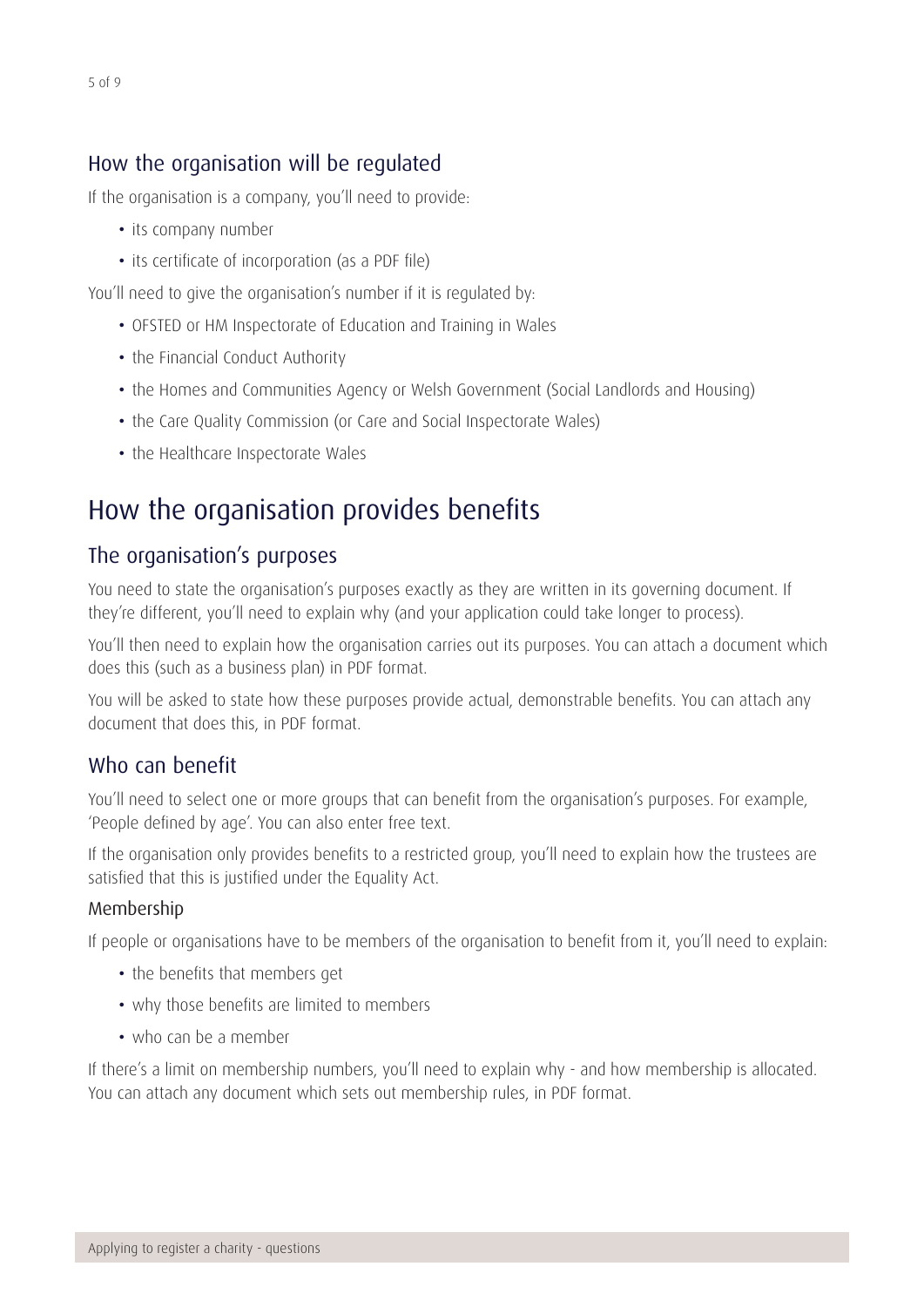## Carrying out purposes for the public benefit

You'll need to explain the criteria the trustees use to decide:

- who the organisation benefits
- what work it does
- any work it supports

#### Making grants

You'll need to set out the criteria the organisation uses if it makes grants to individuals or organisations. You can attach any document that does this, in PDF format.

#### Benefits to people involved with the organisation

You'll need to say if the organisation does - or will - employ:

- a trustee
- its founder
- a person related to a trustee or the founder
- an organisation connected to a trustee or the founder

You'll need to provide a copy (in PDF format) of the minutes of any meeting at which any such employment was agreed by the trustees.

If someone involved with the organisation receives any other kind of benefits from it, you'll have to state:

- their name
- • what benefit they receive
- how they are connected to someone at the organisation

#### Providing services or facilities

If the organisation provides public facilities or services as a way of carrying out its purposes, you'll need to explain:

- the sort of facility or service provided
- when the public can access the facility or service

You'll need to list - and give reasons for - any restrictions on:

- who can access the facility or service
- when it can be accessed
- what people have access to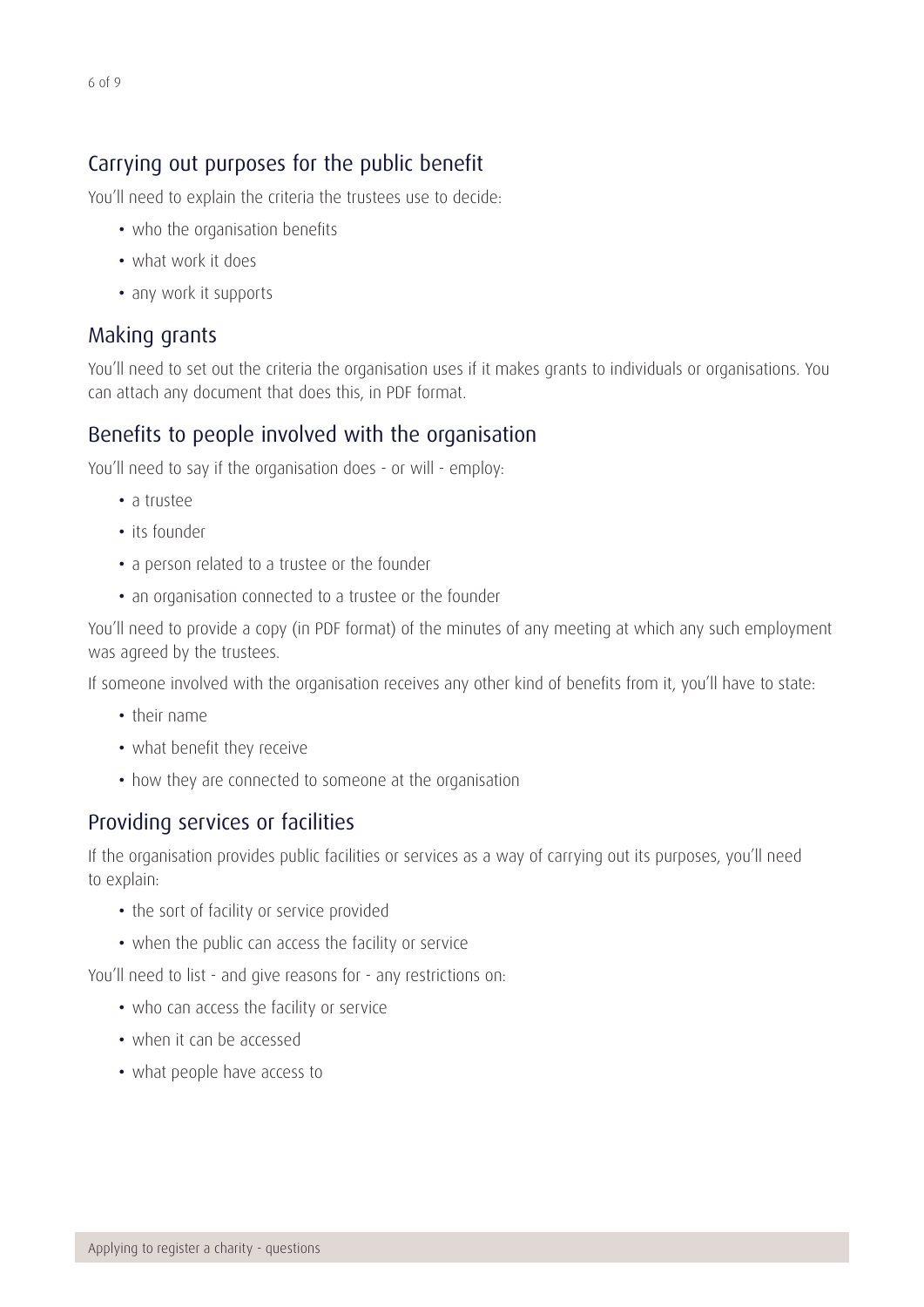#### Overseas aid

If the organisation works outside England and Wales, you'll need to set out:

- the needs it will address in overseas locations
- how it will address these needs
- how it identified these needs, specifically what evidence or information has it used

If the organisation works with (or sends funds to) local partner organisations or other agents that operate overseas on its behalf, you'll need to say:

- which overseas partners the organisation will work with and/or fund
- how it selects its partners
- what arrangements (eg formal agreements) are in place with partners
- how the organisation will monitor, verify and account for its partners' work and money spent

If the organisation carries out its own operations outside England and Wales, you'll need to say:

- how it decides which activities to carry out and how it will fund them
- how volunteers or staff will be selected
- how the organsition will manage risks to its volunteers or staff working overseas

# The organisation's money, tax and assets

### The organisation's income

Unless the organisation is a charitable incorporated organisation (CIO) you'll need to prove that its income is already over £5,000 by uploading a bank statement or its latest accounts. In some cases, a funding offer may be acceptable.

If the organisation is replacing an existing registered charity, you'll need to provide:

- the existing charity's latest accounts (in PDF format)
- the existing charity's gross annual income

# Bank or building society account details

If the organisation has a bank or building society account, you'll need to provide:

- the account name
- the bank or building society's name
- the account number
- the sort code or roll number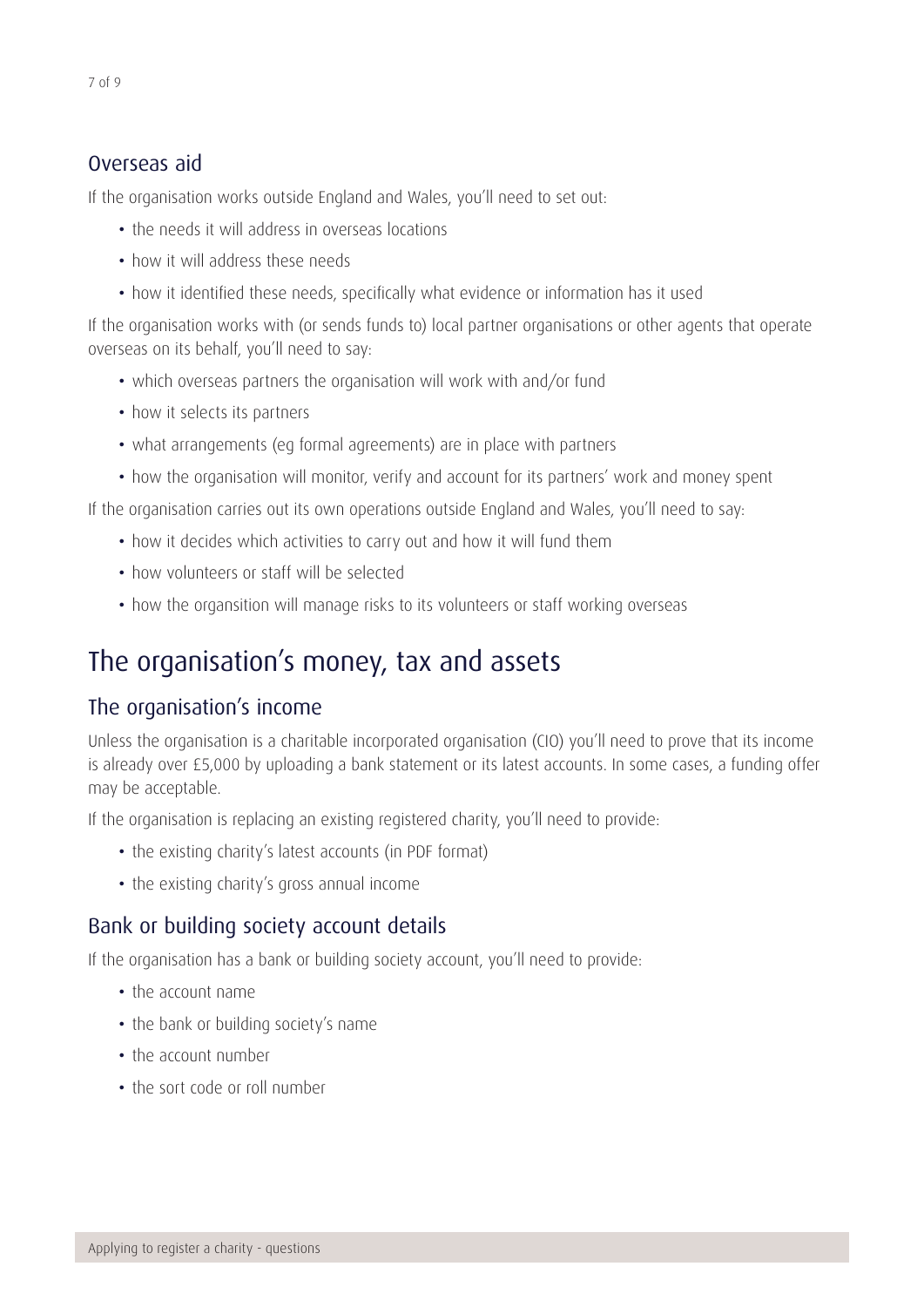If the organisation does (or will) use premises owned by its founder, a trustee or someone connected to them, you'll need to:

- say who owns the premises and how they are connected to the organisation
- explain how the organisation uses the premises
- provide a copy of any lease or other formal agreement (as a PDF file)
- provide a copy of the minutes of any meeting in which it was agreed it was in the organisation's best interests to use these premises (as a PDF file)

If the premises are also used for another purpose, you'll need to explain:

- how joint costs are shared by every occupant, according to usage
- how the trustees are satisfied that any benefit the premises' owner receives are incidental

### Tax relief

You'll be asked to give details of any tax relief the organisation expects to benefit from, including:

- gift aid (you must provide your gift aid number from HMRC if you have one)
- business rate relief
- VAT relief
- corporation tax relief
- investment relief

If the organisation plans to reduce the tax it pays in any other way, you'll need to give details of this - and whether or not you have disclosed this to HMRC.

### Goods and services bought

You'll need to say if the organisation does - or will - buy goods or services from:

- a trustee
- its founder
- a person related to a trustee or the founder
- an organisation connected to a trustee or the founder

You'll need to provide:

- the details of any individual benefiting from the organisation in this way
- a copy (in PDF format) of the minutes of any meeting at which this was agreed by the trustees